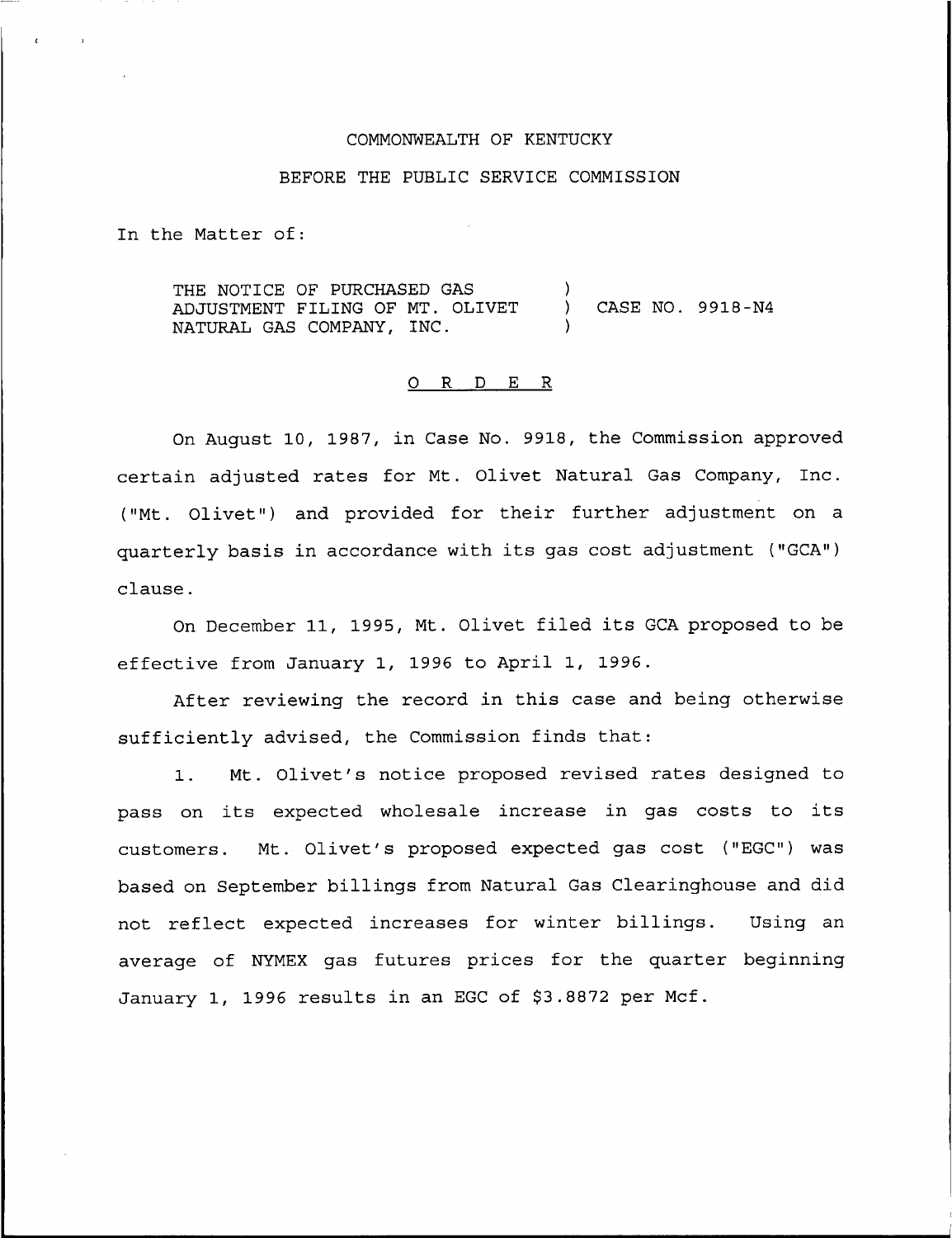2. Mt. Olivet has current supplier refunds of \$1,469, including interest, to return to its customers. The current refund adjustment is 3.79 cents per Mcf. The total refund adjustment of 3.90 cents per Mcf reflects a previous quarter adjustment, as well as the current adjustment.

3. The notice set out a current quarter actual adjustment ("AA") of .41 cent per Mcf to reconcile gas cost from July, August, and September 1995. Mt. Olivet did not use the EGCs which were actually in effect for these months in its current AA calculation. Correcting this error yields a current AA of 1.13 cents per Mcf. The total AA of (\$1.0283) per Mcf reflects the current undercollection as well as under- and over-collections from previous quarters.

4. These adjustments produce a gas cost recovery rate of \$ 2.8199 per Mcf, 79.30 cents per Mcf more than the prior rate.

5. The rate adjustments in the Appendix to this Order are fair, just, and reasonable, in the public interest, and should be approved with gas supplied on and after the date of this Order.

IT IS THEREFORE ORDERED that:

1. The rates proposed by Mt. Olivet be and they hereby are denied.

2. The rates in the Appendix to this Order are fair, just, and reasonable, and are effective for gas supplied on and after the date of this Order.

 $-2-$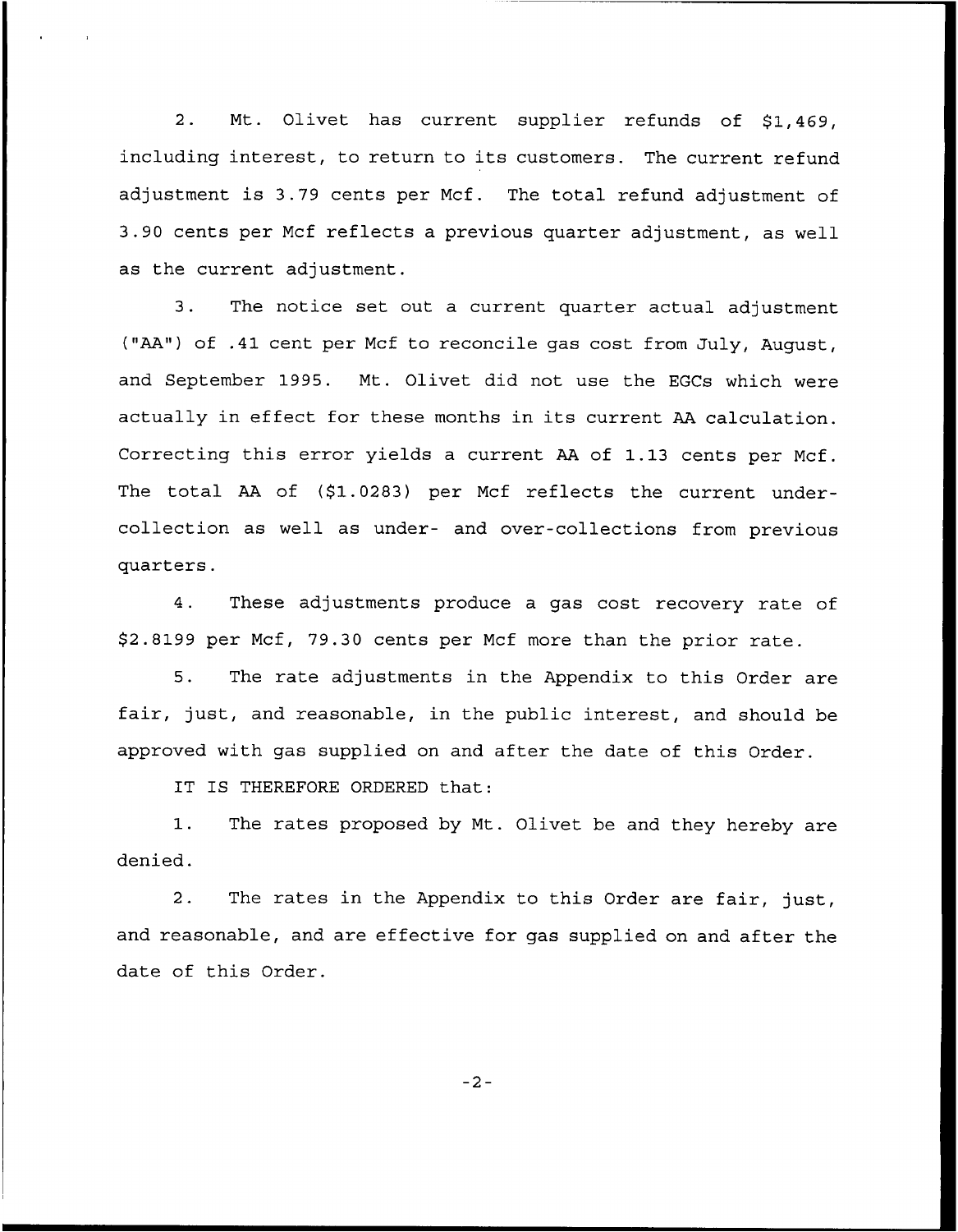3. Within <sup>30</sup> days of the date of this Order, Nt. Olivet shall file with this Commission its revised tariffs setting out the rates authorized in this Order.

Done at Frankfort, Kentucky, this 18th day of January, 1996.

PUBLIC SERVICE CONNISSION

a K Breatht

 $Cha \n \mathscr{L}$ rman

Commissione

ATTEST:

Executive Director